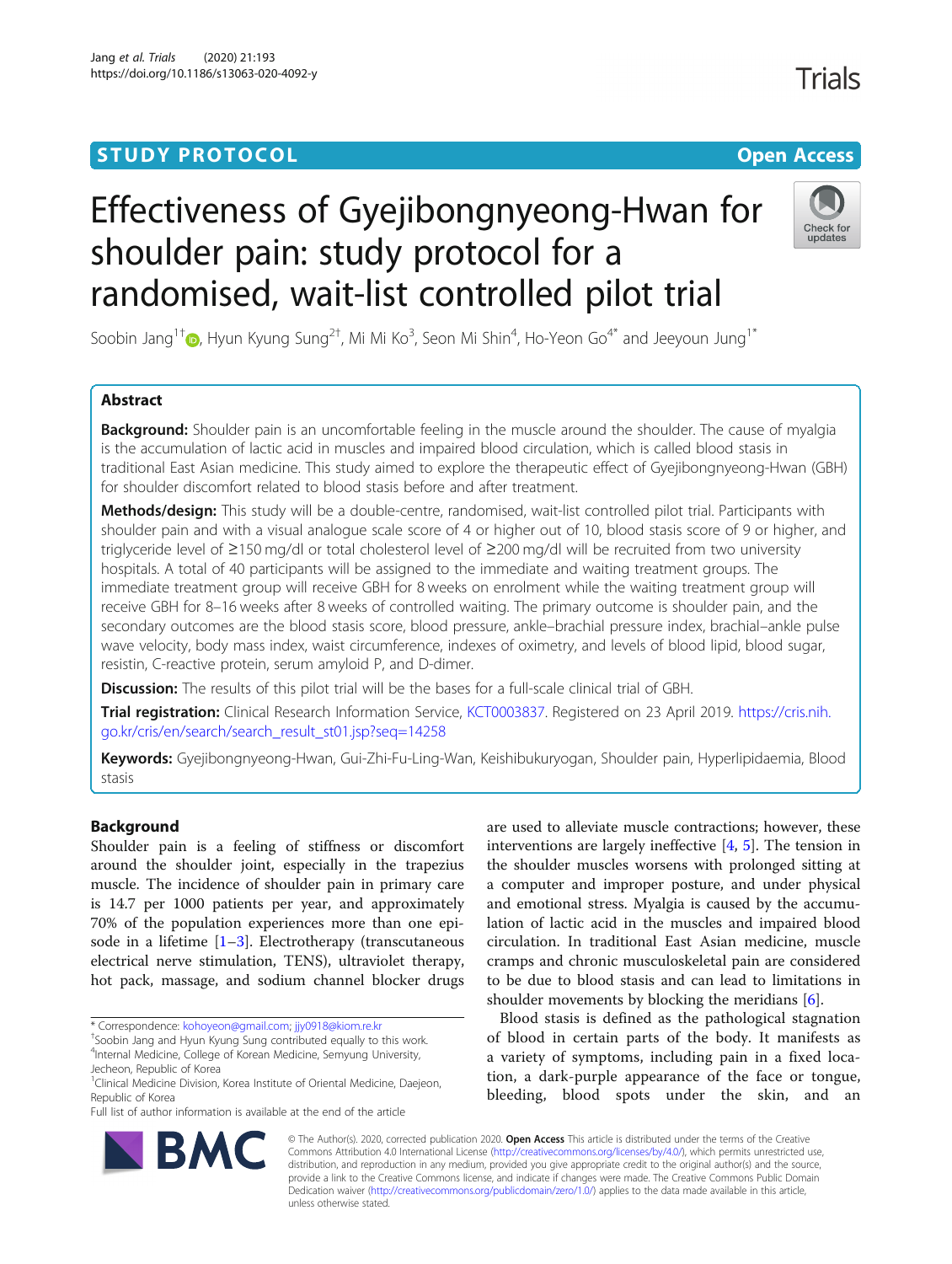astringent pulse [\[7](#page-6-0)]. It is believed that blood stasis causes lipoprotein disorders such as thrombosis and the formation of atheromatous plaques [[8](#page-6-0)–[10\]](#page-6-0). Several herbal formulae that reduce blood stasis are helpful in the management of metabolic disorders [\[11](#page-6-0)]. Furthermore, blood stasis can occur after physical injuries, and the use of herbal medicine to eliminate blood stasis has been reported to alleviate muscle pain in some cases [[12\]](#page-6-0).

Therefore, we hypothesised that Gyejibongnyeong-Hwan (GBH), a herbal formula for dissipating blood stasis, is effective for the treatment of shoulder pain and hyperlipidaemia. GBH was approved as a medicine for shoulder discomfort by the Ministry of Food and Drug Safety (MFDS), South Korea [\[13\]](#page-6-0). In previous studies, GBH has been reported to ameliorate metabolic diseases such as hyperglycaemia and hyperlipidaemia [\[14,](#page-6-0) [15](#page-6-0)]. The primary objective of this pilot trial is to explore whether GBH relieves shoulder pain related to blood stasis. The secondary objective is to determine whether GBH is also helpful in improving blood lipid levels associated with blood stasis.

# **Methods**

# Study design

This is a multi-centre, randomised, wait-list controlled pilot study. This study will determine the effectiveness of GBH by comparing two groups: the immediate GBH treatment group and the waiting treatment group. Furthermore, the findings before and after GBH treatment will be compared in each group. The immediate treatment group will undergo an 8-week treatment period and an 8-week follow-up period. The waiting treatment group will undergo an 8-week waiting period and an 8 week treatment period. An overview of the trial process is shown in Fig. 1.

# Setting

This trial will be conducted at two hospitals: Chungju Oriental Hospital of Semyung University and Jecheon Oriental Hospital of Semyung University. This study was sponsored by Korea Institute of Oriental Medicine (KIOM), and KIOM wrote the protocol following the Standard Protocol Items: Recommendations for

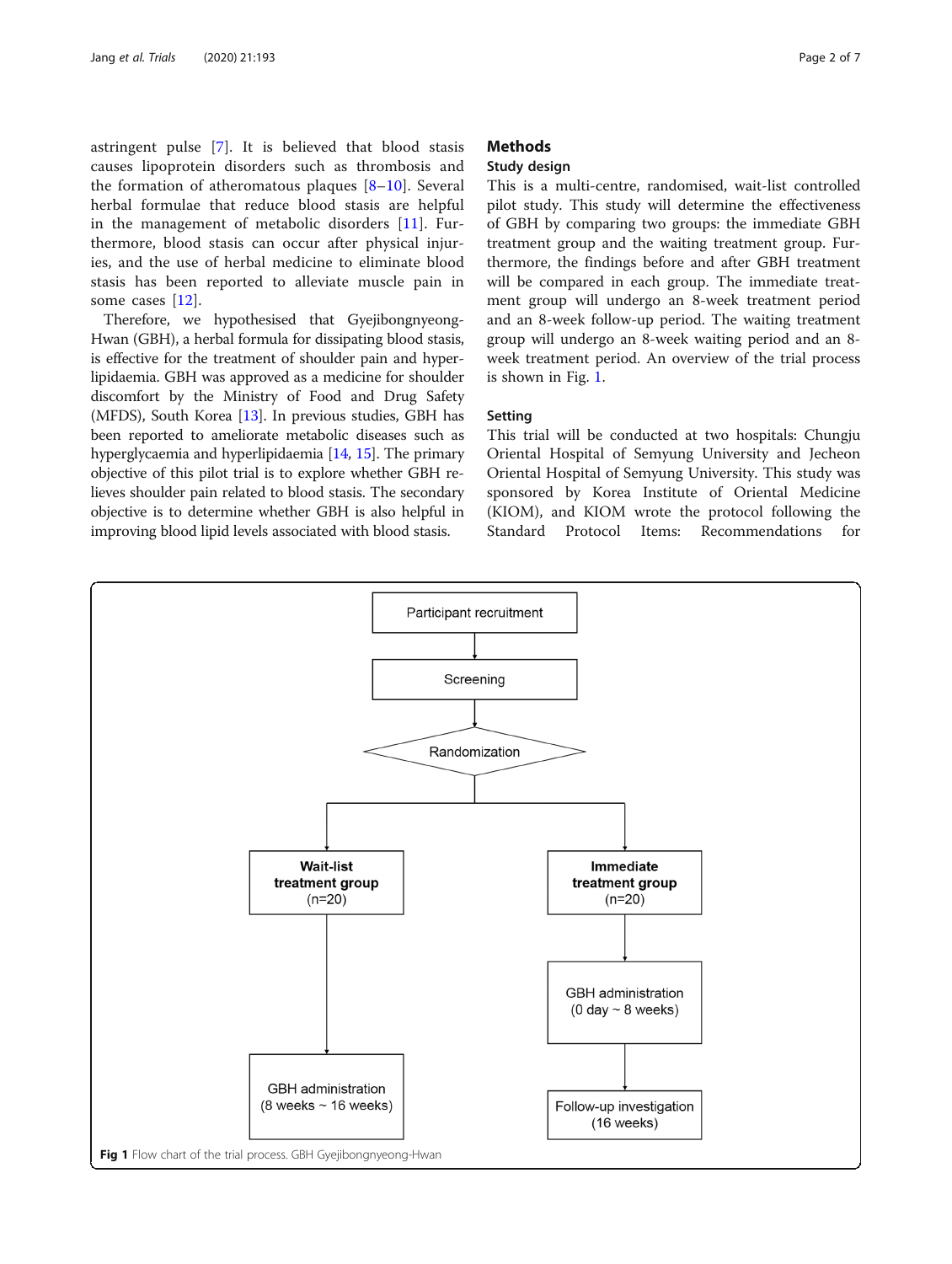Interventional Trials (SPIRIT) checklist (Additional file [1\)](#page-5-0). Both centres will be managed by KIOM during the study period.

# Recruitment

Patients with shoulder pain and blood stasis will be recruited over 6 months at Chungju Oriental Hospital of Semyung University and Jecheon Oriental Hospital of Semyung University. Posters will be posted publicly inside and outside both hospitals. Anyone interested in the study can contact the clinical research coordinator (CRC) of each site via telephone or e-mail. Then, a Korean medical doctor will screen participants for eligibility. Those who agree to participate in the study and provide written informed consent will be enrolled.

# Inclusion and exclusion criteria

The following participants will be included in this trial: those having physical strength, cold feet, and shoulder pain and a visual analogue scale (VAS) score of 4 or higher out of 10; those with a blood stasis score of 9 or higher (15-item questionnaire for diagnosis of blood stasis with metabolic dis-eases) ([Appendix:](#page-5-0) Table 2); triglyceride (TG) level of  $\geq 150$ mg/dl or total cholesterol (TC) level of ≥200 mg/dl; and those who voluntarily agree to participate in this study and will comply with the restriction during the study period.

The following patients were excluded: those who are unable to give informed consent by themselves; pregnant women (for women of child-bearing age, the human chorionic gonadotropin (HCG) level will also be measured before GBH administration); those participating in another clinical trial; and those receiving medicines for therapeutic purposes.

# Randomisation, allocation, and blinding

Participants meeting the inclusion and exclusion criteria will be randomly allocated to either the immediate treatment group or the waiting treatment group at a ratio of 1:1. A computer-generated randomisation schedule based on a table of random digits will be used for group assignment. Access to the sequence will be restricted to the KIOM data manager (who is independent of the study team). The randomisation sequence will be included in a password-protected computer file and allocated to each hospital by an investigator.

Since this is an open-label trial without placebo, neither researchers nor participants will be blinded.

# Intervention

The immediate treatment group will receive GBH for 8 weeks on enrolment, and the waiting treatment group will receive GBH for 8–16 weeks at 8 weeks after enrolment. Every participant will receive 3.0 g of GBH

(Hanpoong Pharm & Food Co., Ltd) twice a day for 8 weeks. GBH is a light-brown granular substance consisting of Cinnamomi Ramulus, Wolfiporia extensa, Paeonia suffruticosa Andrews, Prunus persica, and Paeonia lactiflora in an equal ratio. Any other medicine or treatment that may affect shoulder pain and hyperlipidaemia will be prohibited during the study period.

# Sample size

This trial is a pilot study that examines the feasibility of conducting a large-scale randomised clinical trial for the use of GBH to treat shoulder pain related to blood stasis. No adequate references could be found with regard to the sample size; hence, a sample size of 40 patients is determined to be adequate considering a 25% drop-out rate. Participants will be assigned to either the immediate treatment group or the waiting treatment group at a ratio of 1:1.

# Data collection

The following demographic data will be collected on the enrolment date: age, sex, occupation, height, weight, alcohol habit, and smoking status. Blood tests and blood stasis questionnaire evaluation will be conducted and VAS scores for shoulder pain will be assessed during the screening visit. After randomisation, the ankle–brachial pressure index (ABI), brachial–ankle pulse wave velocity (baPWV), oxygen saturation  $(SpO<sub>2</sub>)$ , total haemoglobin (SpHb), pleth variability index (PVI), oxygen content (SpOC), pulse rate (PR), methaemoglobin (SpMet), perfusion index (PI), blood pressure (BP), body mass index (BMI), and waist circumference (WC) will be assessed (visit 1). Blood tests, blood stasis questionnaire evaluation, and VAS score evaluation will be conducted again during visit 1 in the waiting treatment group since the subjects are required to wait for 8 weeks after randomisation. SpO<sub>2</sub>, SpHb, PVI, SpOC, PR, SpMet, and PI will be measured using an oximeter (Masimo Corp.). Blood tests, blood stasis questionnaire evaluation, and oximeter measurements will be performed and shoulder pain, ABI, baPWV, BP, BMI, and WC will be assessed every 4 weeks after GBH has been received (visits 2 and 3). Furthermore, compliance and adverse events will be assessed every 4 weeks (visit 2 and 3), and patient satisfaction will be evaluated after 8 weeks of intervention (visit 3). At the follow-up visit in the immediate treatment group, blood tests, blood stasis questionnaire evaluation, oximeter measurements, assessment of shoulder pain, and determination of ABI, baPWV, BP, BMI, and WC will be performed (visit 4). The time points of the evaluations are presented in Table [1](#page-3-0).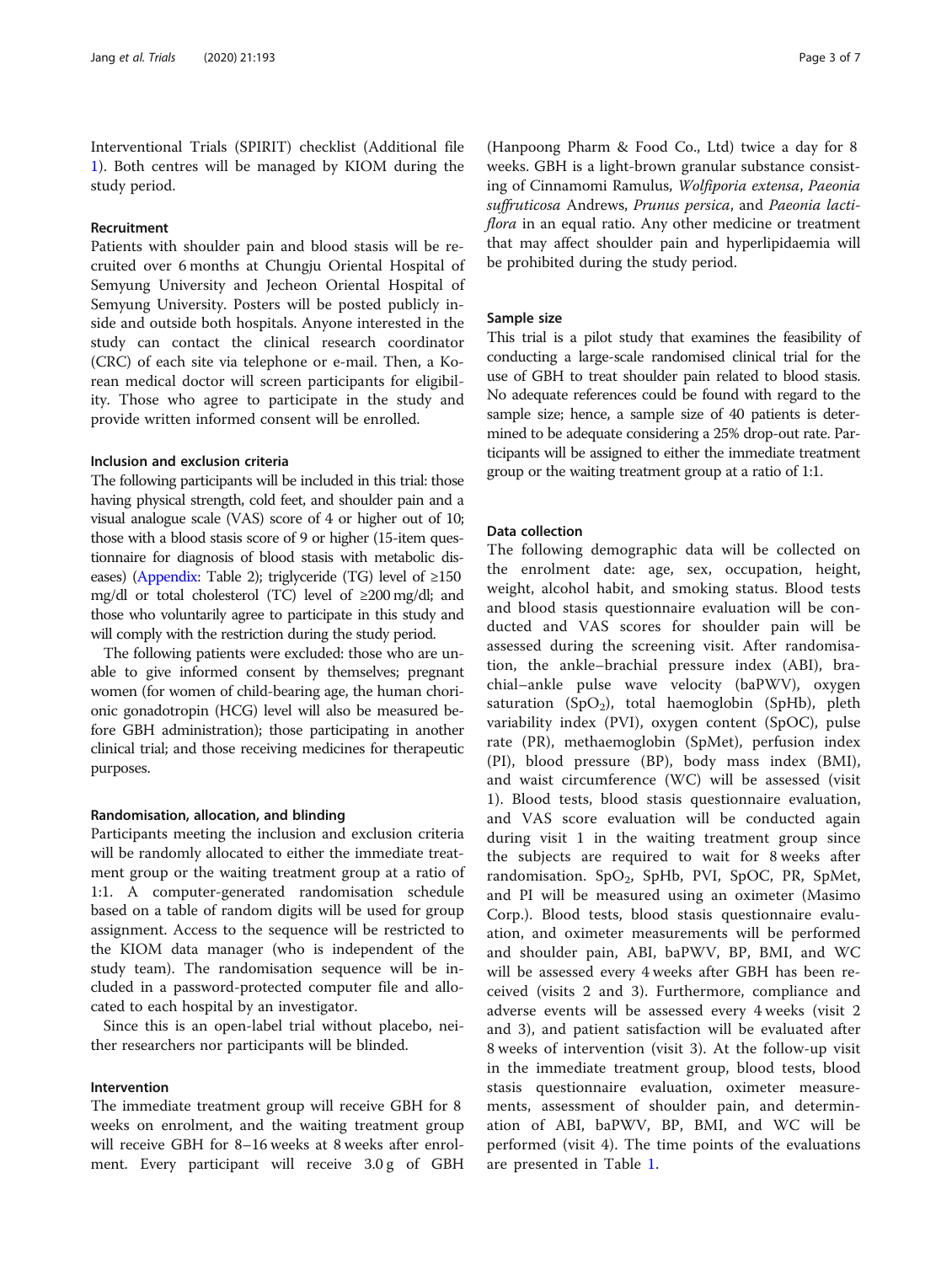|                             | Screening                 | Randomization    | Visit 1            | Visit 2                   | Visit 3                   | Visit 4*         |
|-----------------------------|---------------------------|------------------|--------------------|---------------------------|---------------------------|------------------|
| Informed consent            | $\boldsymbol{x}$          |                  |                    |                           |                           |                  |
| Eligibility screening       | $\boldsymbol{x}$          |                  |                    |                           |                           |                  |
| Demographic characteristics | $\boldsymbol{x}$          |                  |                    |                           |                           |                  |
| GBH administration          |                           |                  |                    |                           |                           |                  |
| Shoulder pain               | $\boldsymbol{x}$          |                  | V                  | $\boldsymbol{\mathsf{x}}$ | X                         | $\boldsymbol{x}$ |
| <b>Blood</b> test           | ×                         |                  | $\boldsymbol{\nu}$ | ×                         | X                         | $\boldsymbol{x}$ |
| Blood stasis questionnaire  | $\boldsymbol{\mathsf{x}}$ |                  | $\boldsymbol{\nu}$ | $\boldsymbol{\mathsf{x}}$ | $\pmb{\times}$            | $\boldsymbol{x}$ |
| Allocation                  |                           | $\boldsymbol{x}$ |                    |                           |                           |                  |
| ABI, BaPWV                  |                           |                  | $\boldsymbol{x}$   | $\boldsymbol{\mathsf{x}}$ | $\boldsymbol{\mathsf{x}}$ | $\boldsymbol{x}$ |
| Oximeter                    |                           |                  | $\boldsymbol{x}$   | $\boldsymbol{\mathsf{x}}$ | $\boldsymbol{\mathsf{x}}$ | $\boldsymbol{x}$ |
| Blood pressure, BMI, WC     |                           |                  | $\boldsymbol{x}$   | $\boldsymbol{x}$          | $\boldsymbol{x}$          | $\boldsymbol{x}$ |
| Compliance                  |                           |                  |                    | $\boldsymbol{\mathsf{x}}$ | $\boldsymbol{\mathsf{x}}$ |                  |
| Adverse events              |                           |                  |                    | $\boldsymbol{x}$          | $\boldsymbol{\mathsf{x}}$ | $\boldsymbol{x}$ |
| Satisfaction                |                           |                  |                    |                           | $\boldsymbol{x}$          | X                |

# <span id="page-3-0"></span>Table 1 Study schedule of the GBH pilot study

GBH, Gyejibongnyeong-Hwan; ABI, Ankle-brachial pressure index; BaPWV, brachial-ankle pulse wave velocity; BMI, body mass index; WC, waist circumference.

\* Applies only to immediate treatment group.

Applies only to wait-list treatment group.

ABI ankle–brachial pressure index, BaPWV brachial–ankle pulse wave velocity, BMI body mass index, GBH Gyejibongnyeong-Hwan, WC waist circumference \* Applies only to immediate treatment group

✔ applies only to wait-list treatment group

# Outcome measures

# Primary outcome

The primary outcome is shoulder pain. This will be assessed using VAS scores, which are the patient-reported outcome. Lower VAS scores will indicate that GBH successfully reduced shoulder pain.

#### Secondary outcomes

The secondary outcomes include the blood stasis score, the high-density lipoprotein cholesterol (HDL-C), lowdensity lipoprotein cholesterol (LDL-C), TG, TC, fasting blood glucose (FBG), resistin, C-reactive protein (CRP), serum amyloid P (SAP), and D-dimer levels, ABI, baPWV, BP, BMI, WC, and the seven oximetry indices  $(SpO<sub>2</sub>,$ SpHb, PVI, SpOC, PR, SpMet, and PI). Blood stasis scores, ABI, baPWV, oximetry indexes, and levels of resistin, CRP, SAP, and D-dimer will be used to evaluate blood stasis. CRP, as an inflammation marker, will be also used as an outcome of trapezius myalgia treatment [\[16\]](#page-6-0). HDL-C, LDL-C, TG, TC, and FBG levels, BP, BMI, and WC will be measured to verify the effectiveness of GBH for treating metabolic diseases referred to in previous studies.

# Statistical analyses

All analyses will be conducted according to the intentionto-treat (ITT) principles. All statistical analyses will be twosided, and statistical significance will be set at 0.05. The last-observation-carried-forward (LOCF) method will be used to input missing values. An independent  $t$  test or Wilcoxon rank-sum test will be used to compare changes in scores after performing the Kolmogorov–Smirnov test to confirm the normality of the distribution. All values will be presented as mean and standard deviation values or  $n$  (%) unless stated otherwise. Outcome variables will be analysed using the corresponding analysis of covariance (ANCOVA) considering the baseline scores as covariates. All statistical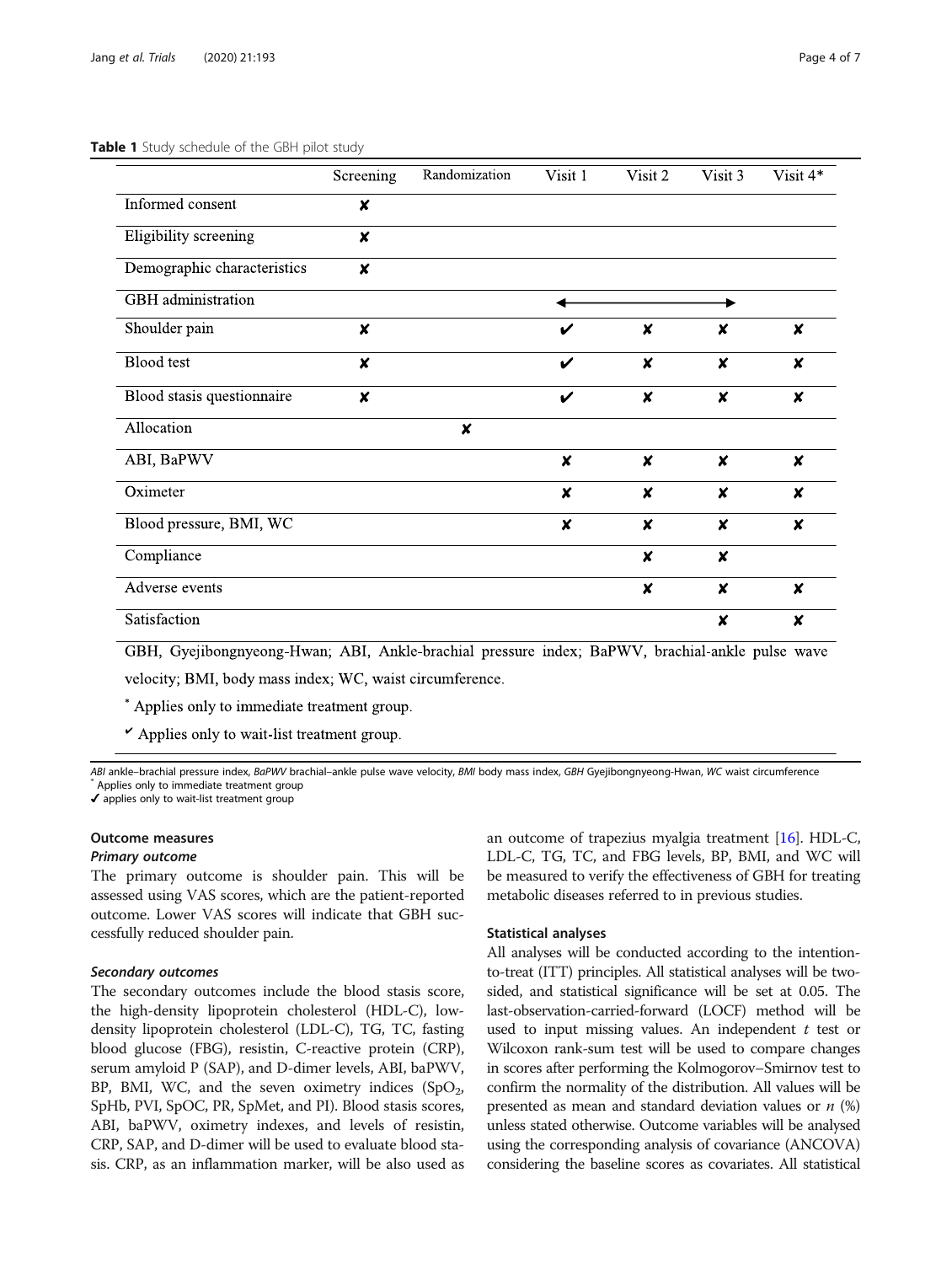analyses will be performed using the SAS statistical package, version 9.4 (SAS Inc., Cary, NC, USA).

#### Data management and monitoring

All data will be recorded electronically by the CRCs. All study-related data will be stored on secure servers at KIOM with frequent back-up procedures in place. Data quality will be ensured by conducting automatic validity and range checks during data entry. Both the principal investigators and the KIOM research team can access the final data sets, and all data will be password protected. The independent data monitoring team of KIOM whose members do not participate in this study will be the data monitoring committee. The trial institutions will be monitored by clinical research associates (CRAs) from KIOM while the study is ongoing; the CRAs will be independent of the research team. The CRAs will conduct monitoring visits at each site at least every 2 months after the enrolment of the first participant. They will review the source documents to confirm whether the data reported in the web-based system are complete and accurate.

# Safety and adverse events

All adverse events due to GBH will be reported in detail and participants showing any adverse event will be treated appropriately by doctors. The most common adverse reactions are expected to be skin rash, itching, anorexia, and diarrhoea. Adverse reactions will be reported to the institutional review board (IRB), and serious and unexpected adverse reactions will be reported to the regulatory authorities.

# **Discussion**

The aim of this study, as a pilot trial, is to observe the clinical effectiveness of GBH. The study treatment GBH (known as Gyejibongnyeong-Hwan in Korean medicine, Gui-Zhi-Fu-Ling-Wan in traditional Chinese medicine, and Keishibukuryogan in Kampo medicine) is a herbal medicine used to eliminate blood stasis. It consists of five herbs (Cinnamomi ramulus, W. extensa, P. suffruticosa Andrews, P. per-sica, and P. lactiflora) [\[17](#page-6-0), [18\]](#page-6-0). GBH has been used mainly for treating primary dysmenorrhoea, uterine myoma [\[19](#page-6-0)], and climacteric symptoms such as hot flashes [\[18\]](#page-6-0). A phase II trial to assess the efficacy of GBH (TU-025) Tsumura & Co (Tokyo, Japan) for hot flash management was conducted in the United States; however, the results did not show significant clinical effectiveness. GBH has also been reported to be effective in the management of metabolic diseases [\[14\]](#page-6-0). In South Korea, GBH is one of the most popular herbal medicines for blood stasis management and has been approved as a treatment for shoulder discomfort by the MFDS [[13\]](#page-6-0). Since GBH has not yet been approved for hyperlipidaemia, indices related to blood lipids will be determined as secondary outcomes. Our research team has plans for further clinical trials for Investigational New Drug application, depending on the results of this pilot trial.

The outcomes used to evaluate blood stasis were also designated as study variables for this pilot trial. A blood stasis questionnaire was developed by KIOM, the results of which will be evaluated based on standard guidelines by Korean medical doctors [[20\]](#page-6-0). A questionnaire for blood stasis with metabolic diseases was developed and published recently [[21\]](#page-6-0). This is an abbreviated version of the original questionnaire; the new questionnaire comprises 15 questions (from the original 31 questions) related to metabolic diseases. The 15-item questionnaire will be used at screening, and after registration, blood stasis will be evaluated using the original questionnaire ([Appendix](#page-5-0): Table 3). Outcomes associated with oximeter measurements and some biomarkers (i.e., resistin, CRP, SAP, and D-dimer) have been used in previous blood stasis studies and will also be measured in this pilot trial to determine whether they are associated with blood stasis. The ABI and baPWV indicate narrowing and stiffening of arteries and are therefore expected to be appropriate for the evaluation of blood stasis [[22](#page-6-0)].

There are some limitations to this pilot study. First, this is an open-label, wait-list controlled trial in which neither the participants nor the clinical practitioners will be blinded. We could have designed a randomised controlled trial using a placebo; however, we decided to administer GBH to both groups. Since the sample size is relatively small, we adopted a wait-list controlled design that would allow the evaluation of GBH effectiveness, without reducing the number of participants receiving GBH. Second, the outcome measures for shoulder pain are only the VAS score and the CRP level, and these may not be enough. However, this study has been designed to minimise the burden of participants and the number of patient-reported outcomes. Furthermore, the blood stasis questionnaire contains pain-related items; therefore, other measurements for shoulder pain were not included in this study, such as the Shoulder Pain and Disability Index (SPADI) and the Disabilities of the Arm, Shoulder and Hand (DASH) questionnaire [\[23\]](#page-6-0). Third, a follow-up investigation will not be performed in the waiting group, due to the length of the entire study period and research funds. Fourth, the VAS score, which is the primary outcome, is self-reported, and there may be a measurement bias. Nonetheless, this study is meaningful because the findings of this study will serve as a reference for designing the full-scale randomised controlled trial.

# Trial status

This document is based on version 1.5 (May 31, 2019) of the study protocol. Recruitment started on June 3, 2019, and is expected to complete by March 31, 2020. As of July 2019, five participants had been enrolled in this study and no one has yet completed the study. The trial is ongoing.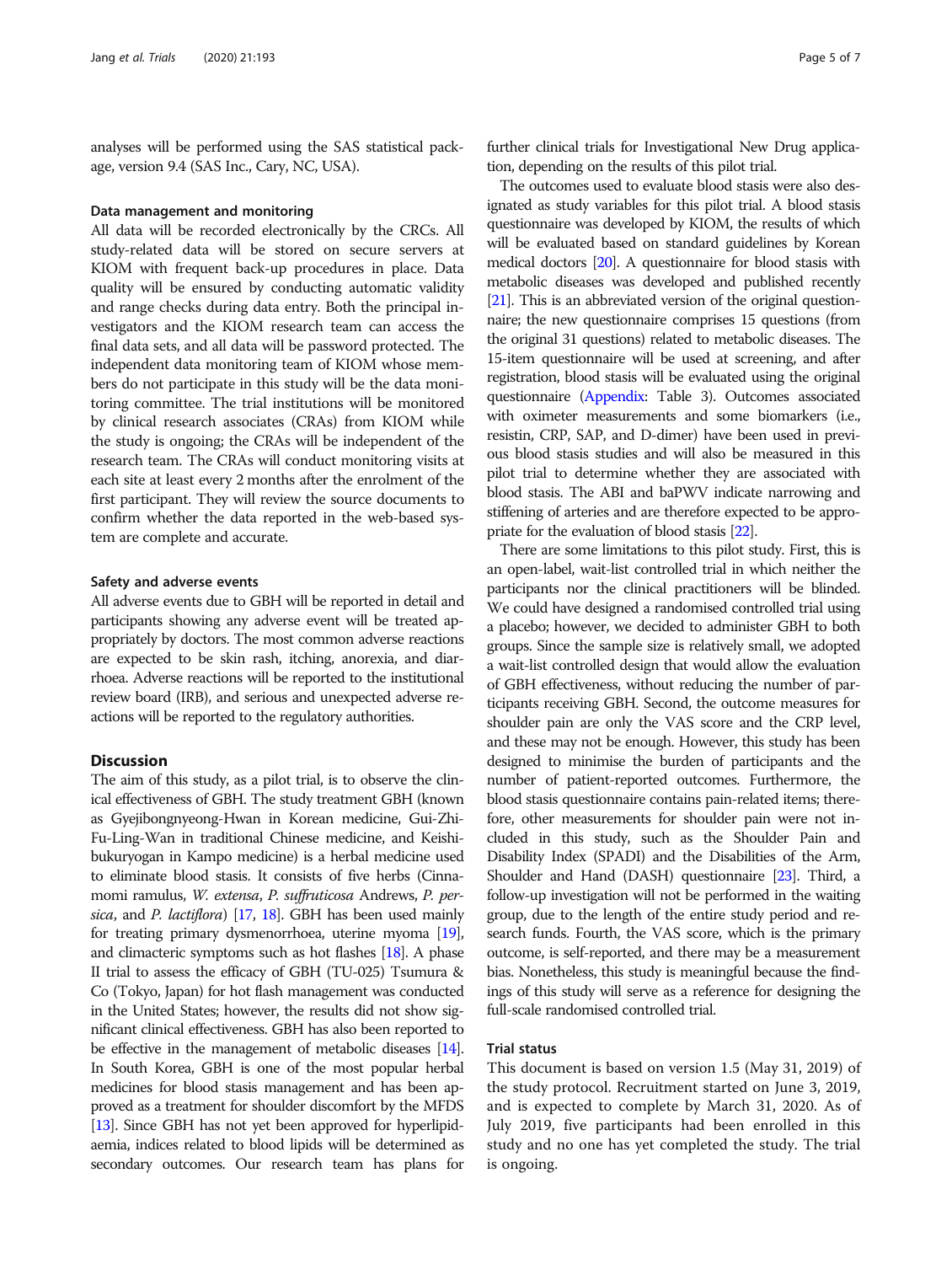# <span id="page-5-0"></span>Appendix

Table 2 Original version of the blood stasis questionnaire

| Question                                                                      | None         | Mild | Moderate    | Severe | Very<br>severe |
|-------------------------------------------------------------------------------|--------------|------|-------------|--------|----------------|
| 1. Having dizziness                                                           | ⊙            | ◎    | ⊚           | ④      | ⊙              |
| 2. Having central-type palsy                                                  | ⊙            | ◎    | ⊚           | ④      | ⊙              |
| 3. Sublingual varicosities                                                    | ⊙            | ◎    | ⊚           | ④      | ⊙              |
| 4. Dark purple of palate<br>mucosa                                            | ⊕            | ◎    | ⊚           | ④      | ⊙              |
| 5. Blackish red gingiva                                                       | ⊕            | ◎    | ☺           | ④      | ⊙              |
| 6. Blackish red lips                                                          | ⊕            | ◎    | ⊚           | ④      | $\circledcirc$ |
| 7. Blackish red tongue                                                        | ⊙            | ◎    | ⊚           | ④      | $\circledcirc$ |
| 8. Ecchymosis of tongue                                                       | ⊕            | ◎    | ⊚           | ④      | ⊙              |
| 9. Dark colouration of<br>periocular region                                   | ⊕            | ➁    | ⊚           | ④      | ⊙              |
| 10. A dark colouration of the<br>face                                         | ⊕            | ◎    | ⊚           | ④      | ⊙              |
| 11. Having chest pain without<br>angina pectoris                              | ⊕            | ◎    | ☺           | ④      | ⊙              |
| 12. Side pain                                                                 | ⊕            | ◎    | ⊚           | ④      | ⊙              |
| 13. Tenderness and resistance<br>of hypochondrium                             | ⊕            | ◎    | ⊚           | ④      | ⊙              |
| 14. Tenderness and resistance<br>of navel region                              | ⊕            | ◎    | ☺           | ④      | ⊙              |
| 15. Lower abdominal pain                                                      | ⊕            | ◎    | ⊚           | ④      | ⊙              |
| 16. Tenderness and resistance<br>of ileocecum                                 | ⊕            | ◎    | ⊚           | ④      | ⊙              |
| 17. Tenderness and resistance<br>of sigmoid colon                             | ⊕            | ◎    | ☺           | ④      | ⑤              |
| 18. Haemorrhoid                                                               | ⊕            | ◎    | ☺           | ④      | ⊙              |
| 19. Dark stool                                                                | ⊕            | ◎    | ⊚           | ④      | ⊙              |
| 20. Having pain due to sprain<br>of ankle, wrist, and spine                   | ⊕            | ◎    | ⊚           | ④      | ⊙              |
| 21. Having symptoms (pain,<br>bruise) due to contusion or<br>traffic accident | ⊕            | ◎    | ⊚           | ④      | ⊙              |
| 22. Chronic pain in joint/palsies<br>and numbness                             | $\circ$      | ◎    | ⊚           | ④      | ⊙              |
| 23. Stabbing pain                                                             | ⊙            | ②    | ⊚           | ④      | டு             |
| 24. Pain at night                                                             | $^\circledR$ | ◎    | ⊚           | ④      | O              |
| 25. Ecchymosis of skin                                                        | $\odot$      | ②    | ⊚           | ④      | $\circledS$    |
| 26. Scaly and rough skin                                                      | ⊙            | ◎    | ⊚           | ④      | ⊙              |
| 27. Telangiectasia or<br>angioectasia                                         | $^\circledR$ | ②    | ⊚           | ④      | ⑤              |
| 28. Palmar erythema                                                           | $^\circledR$ | ◎    | ⊚           | ④      | ⑤              |
| 29. Bruised easily                                                            | ⊙            | ◎    | ⊚           | ④      | O              |
| 30. Angina pectoris                                                           | $\odot$ No   |      | <b>⊘Yes</b> |        |                |
| 31. Rough pulse                                                               | $\odot$ No   |      | ⊘ Yes       |        |                |

| Table 3 15-item questionnaire for the diagnosis of blood stasis |  |  |  |
|-----------------------------------------------------------------|--|--|--|
| with metabolic diseases                                         |  |  |  |

| Question                                       | Response |     | Score    |
|------------------------------------------------|----------|-----|----------|
| 1. Angina pectoris                             | No       | Yes | 3 points |
| 2. Having chest pain without angina pectoris   | No       | Yes |          |
| 3. Blackish red tongue                         | No.      | Yes |          |
| 4. Ecchymosis of tongue                        | No.      | Yes |          |
| 5. Stabbing pain                               | No       | Yes |          |
| 6. Sublingual varicosities                     | No.      | Yes | 2 points |
| 7. Dark purple of palate mucosa                | No.      | Yes |          |
| 8. Blackish red lips                           | No.      | Yes |          |
| 9. Blackish red gingiva                        | No.      | Yes |          |
| 10. Chronic pain in joint/palsies and numbness | No.      | Yes |          |
| 11. Pain at night                              | No.      | Yes |          |
| 12. Bruised easily                             | No       | Yes |          |
| 13. Dark colouration of periocular region      | No       | Yes | 1 point  |
| 14. A dark colouration of the face             | No       | Yes |          |
| 15. Scaly and rough skin                       | No       | Yes |          |

# Supplementary information

Supplementary information accompanies this paper at [https://doi.org/10.](https://doi.org/10.1186/s13063-020-4092-y) [1186/s13063-020-4092-y](https://doi.org/10.1186/s13063-020-4092-y).

Additional file 1. SPIRIT 2013 Checklist: Recommended items to address in a clinical trial protocol and related documents.

# Abbreviations

ABI: Ankle–brachial pressure index; ANCOVA: Analysis of covariance; baPWV: Brachial–ankle pulse wave velocity; BMI: Body mass index; BP: Blood pressure; CRIS: Clinical Research Information Service; CRP: C-reactive protein; FBG: Fasting blood glucose; GBH: Gyejibongnyeong-Hwan; HCG: Human chorionic gonadotropin; HDL-C: High-density lipoprotein cholesterol; ITT: Intention to treat; KIOM: Korea Institute of Oriental Medicine; LDL-C: Lowdensity lipoprotein cholesterol; LOCF: Last observation carried forward; MFDS: Ministry of Food and Drug Safety; PI: Perfusion index; PR: Pulse rate; PVI: Pleth variability index; SAP: Serum amyloid P; SpHb: Total haemoglobin; SpMet: Methaemoglobin; SpO<sub>2</sub>: Oxygen saturation; SpOC: Oxygen content; TC: Total cholesterol; TG: Triglyceride; VAS: Visual analogue scale; WC: Waist circumference

# Authors' contributions

SJ and H-YG designed the study. HKS and SJ drafted the manuscript. MMK and SMS edited the first manuscript. JJ and H-YG supervised this study. All authors read and approved the final manuscript.

# Funding

This work was supported by the Korean Institute of Oriental Medicine, Republic of Korea (KSN2013210).

### Availability of data and materials

Not applicable.

# Ethics approval and consent to participate

All patient participation will be considered voluntary, and patients will be informed in advance that they could withdraw from the study at any time without penalty. This study was approved by the institutional review boards of Chungju Oriental Hospital of Semyung University (IRB Reference No.: SMCJH 1810–07, protocol version 1.5) and Jecheon Oriental Hospital of Semyung University (IRB Reference No.: SMJOH-2018-15, protocol version 1.5), and registered at CRIS (KCT0003837).